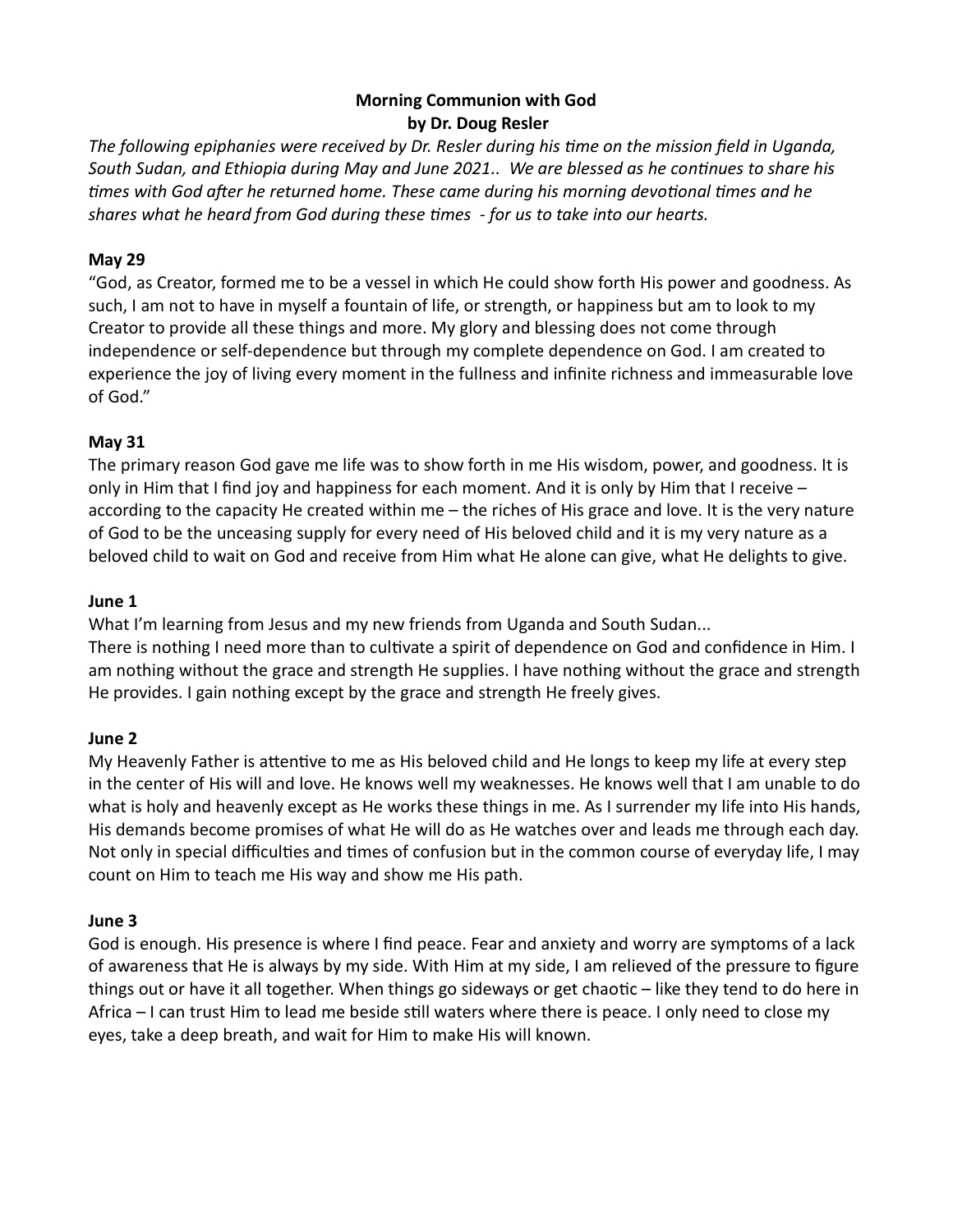An essential part of my time with Jesus is praying for others. My family. My church family. My community. My nation. My brothers and sisters around the world. The love of God for me is inseparably linked with my love for those around me. Just as Christ did not seek to enjoy the Father's love for Himself alone but passed it on to me so I must pass the love Christ has for me onto others. As I pray in the name of Jesus and in the way of Jesus, my heart is knit together with those I am praying for. Prayer made in the name of Jesus stirs up a deep love for them and a desire to see them lifted up, encouraged, strengthened, comforted, convicted, and set free by the grace of Christ. Prayer also creates a new condition to which God may choose to respond in miraculous ways, providing healing and hope for those who are lost and wandering. Perhaps most of all, in prayer I find myself helping to bear another's burdens and I fulfill the law of Christ which is the law of unconditional love.

### June 5

The more I draw near to God, the more exposed I am. The more I wait on God, the more naked I become. The more I am silent before Him, the more the voices in my head clamor for my attention. True surrender seems so far away. That's when God reminds me that His nearness in no way depends on me. If I draw near to God, He will draw near to me. And it is by simply abiding in His presence that I am drawn deeper and deeper into His perfect will and surrender becomes the most natural thing in the world. A soul entirely given up to God experiences only joy and peace and love for these things are the byproduct of His presence revealed to us in Christ through the power of the Holy Spirit.

#### June 6

Waiting on God is not easy. Especially in the face of suffering or distress or great need. I am often tempted to fear that my faith is too feeble. My heart too impure. My devotion not as earnest as it should be. My surrender incomplete. My strength almost always fails. But then I gather with the saints here in Uganda. I gather with the poorest of the poor. The hungry. The thirsty. The sick. The afflicted. The broken-hearted. I see them dance. I see them sing. I see them pray. I see them receive the Word with humility and deep faith. And my heart is lifted up. My strength renews like the eagle's. My eyes rise above the cares and worries of this world. God is here! He is with me! There is nothing in heaven or earth or hell that will keep Him from coming to His child's side.

#### June 8

It is with the heart that I must wait upon God. As my heart is, so am I before God. I can advance no further or deeper into the holy place of God's presence to wait on Him there than my heart is prepared for it by the Holy Spirit. "Trust in the Lord with all your heart and lean not upon your own understanding." Faith depends on two powers. The mind has to gather knowledge from God's Word and prepare the food by which the heart is to be nourished. But here comes in a terrible danger. I can start to trust my own understanding more than I trust God. I too often imagine if I will just meditate on the Truth of God that my spiritual life will be strengthened. It's not always the case. It is with the heart that I believe and come in touch with God. It is in my heart that God takes up His residence. My faith requires engagement from the heart so that I can love and trust and worship and obey Jesus. (Adapted from Andrew Murray)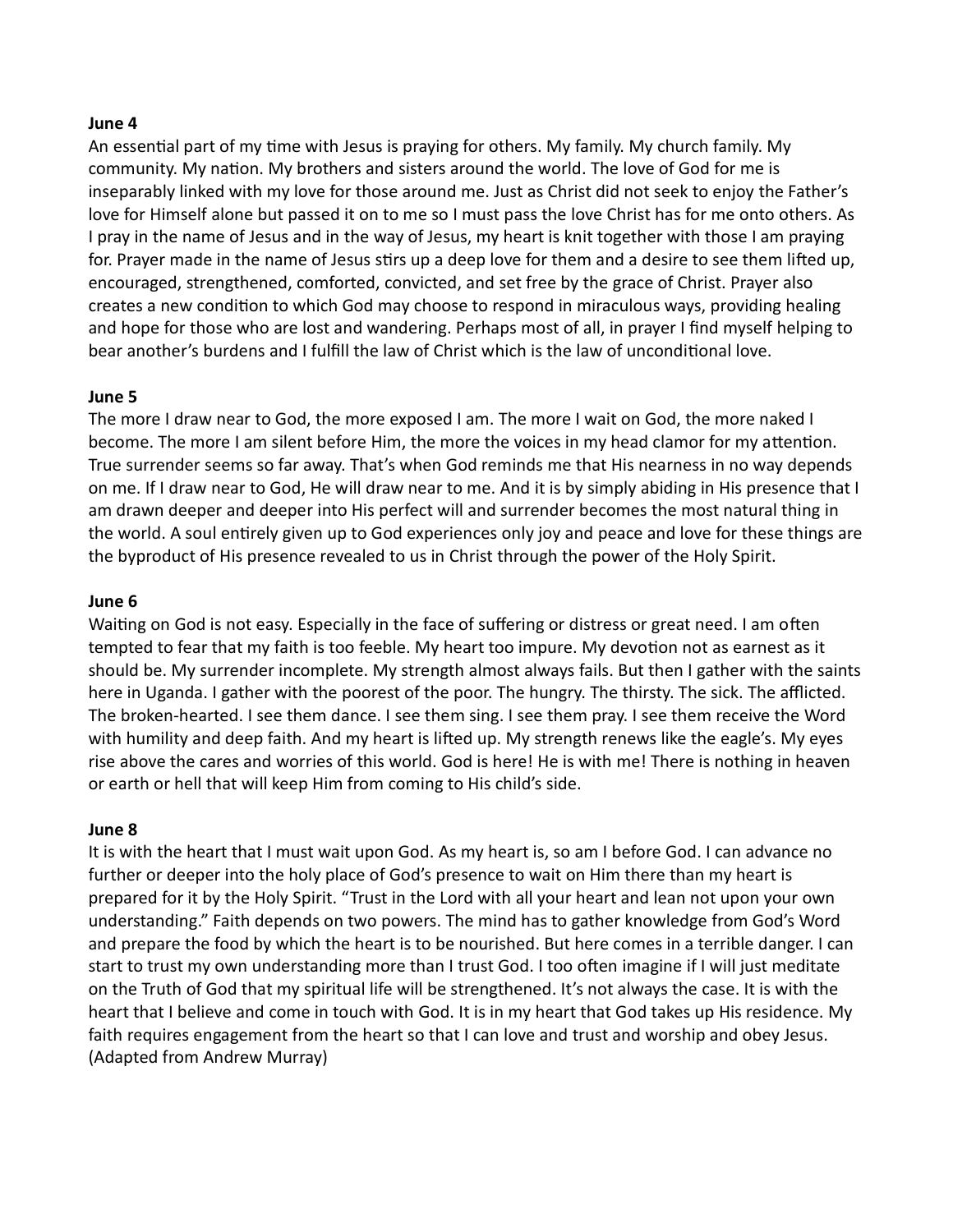God's eyes are always on me. My eyes need to be on Him. When I intentionally wait for God, my eyes looking up to Him meet His eyes looking down in me. The primary blessing of waiting on God is that it takes my eyes off myself – my needs, my wants, my desires – and my circumstances – my struggles, my anxieties, my fears - and occupies my attention with God alone. I worship Him in His glory and love, trusting His all-seeing eye to watch over me and supply my every need. "The eye of the Lord is on them who fear Him, on them who hope in His mercy...my soul waits for the Lord; He is my help and shield so my heart shall rejoice in Him." (Adapted from Andrew Murray)

## June 10

I have as little power to increase or strengthen my spiritual life as I have to originate it. Even so, all the exercises of the spiritual life, my reading and praying, my willing and doing, have great value. Their value lies in their ability to point the way and prepare my heart in humility to look to and depend on God Himself. They give me patience to wait on His good timing and great mercy. This waiting teaches me about my absolute dependence on God's mighty working and to place myself continually at His disposal, to do with me as He wills. "Rest in the Lord and wait patiently for Him." Wait for God. Not just the gift or the help I need but for Him alone. This patience honors Him greatly; it leaves Him, as God, on the throne to do His work and it yields my "self" into His capable hands. June 13

"Dr. Doug, why do we have to suffer and die? Why doesn't God protect us?" It was gut-wrenching. Heart-breaking. Deeply convicting. The truth from Scripture is that death lies at the heart of the gospel. The death of Jesus. The death of the Jesus-follower. The death of self. Only those who lose their lives for Jesus' sake will find them. Only those who take up their cross can follow Him. Christians are crucified with Christ and therefore no longer live for themselves. Our lives are not our own. Longevity is life or in ministry cannot be the goal. Physical health and safety cannot be the goal. Avoiding suffering cannot be the goal. The goal of the Christian life is to offer our bodies as living sacrifices for the advancement of the Kingdom of God. Nothing more. Nothing less. Nothing else. The loud "amen" I received from the over 300 church planters I was training let me know they understood this deep truth. Far more than I do. They live it daily in ways I cannot begin to fathom. The reality is God never promised us an easy life. Quite the opposite. Those who follow Him faithfully are promised trials and hardship. Suffering and pain. The world killed Jesus for what He preached and it's been killing His followers ever since. Our hope lies not in our comfort or safety but in the fact that we belong – body and soul – to God.

# June 14

My power is made perfect in your weakness. I reveal Myself in those whose souls sink into helplessness. Those who come to the end of their resources and strength. The path to divine power is deep humility. A meekness to know nothing but Me and that which I choose to reveal to you. Becoming My vessel requires the complete resignation of your will so that My will might hold sway over your life. Every day, the church planters you serve come face to face with their own powerlessness. Theirs is a life of deep hardship and suffering. They know weakness and despair intimately. They have been emptied of "self" and pour their lives out as an offering before Me. As they pour out, I pour in. I become their strength. I become their wisdom. I become their help. I become their hope. My power is made perfect in their weakness. Continue to wait patiently on Me. Continue to abide faithfully in My presence. I will break your will and make you a servant of My will. Then you will know the power I promise to all those who seek Me with all of their heart.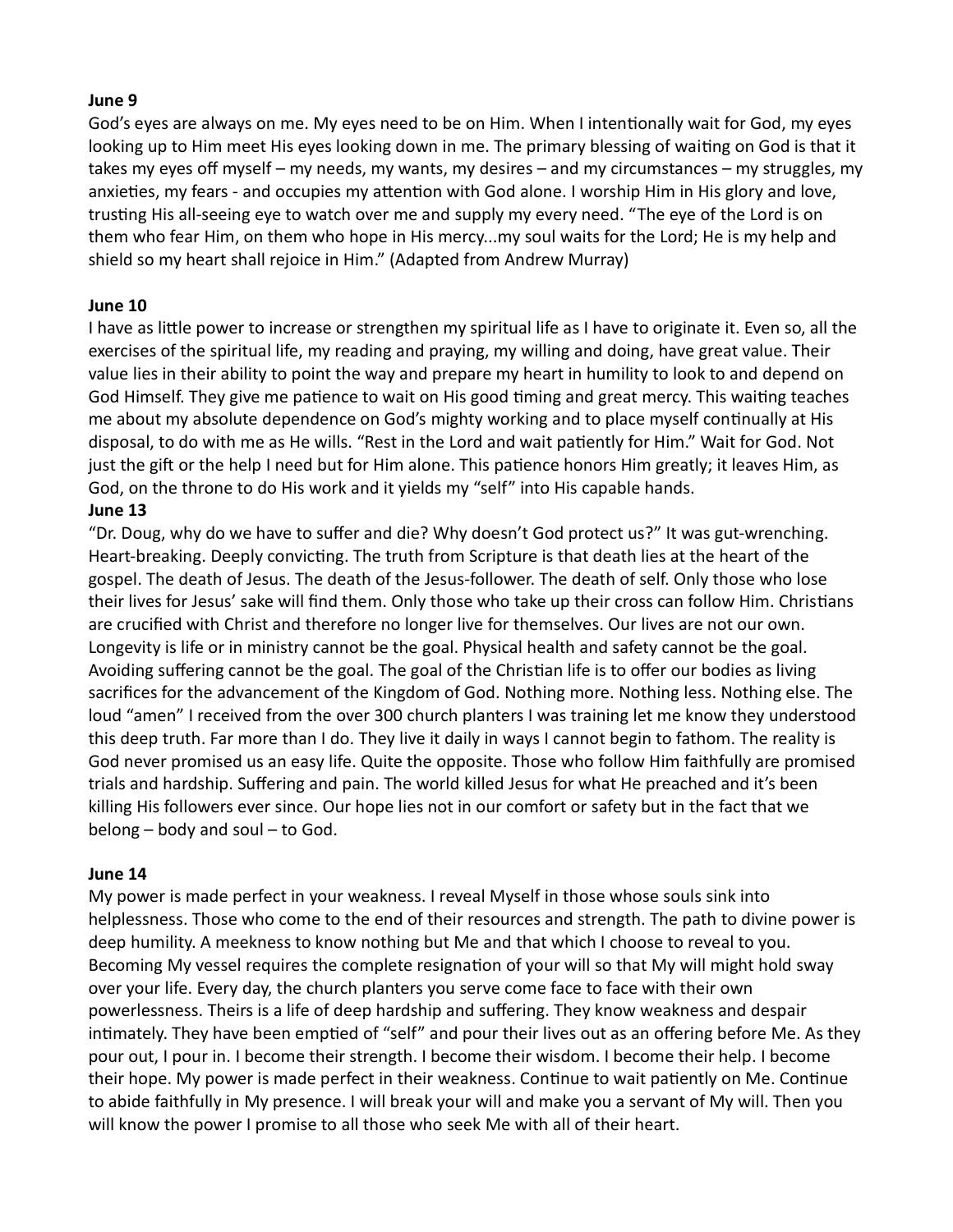My whole relationship with God is rooted in this essential truth. His will is to be done in me and through me as it is in heaven. My life is not my own. Not one square inch. Not one brief second. Not a bit of what I have is mine to hold onto. All of it comes as a gift to further God's will. The good news is He has promised to reveal His will to me by His Spirit if I am patient enough and quiet enough and still enough to hear His voice. My posture is to be that of waiting for His counsel as the only guide in my thoughts and actions. Cultivating an abiding awareness of His presence at the beginning of each day. In everything I say or do, my first object must be to seek to the mind of Christ for God always works according to the counsel of His will. The more I seek and honor and obey His counsel, the more surely and mightily God will do His work in me and through me. God has made this quite clear and obvious in the lives of the people before me. Their stories bear witness to the power of a life fully surrendered to Him. Their testimonies inspire me. Their courage humbles me. Their faithfulness in the face of great persecution is awe-inspiring. I am quite certain the jewels in their heavenly crowns will far outshine my own and I rejoice in the opportunity I have to serve them.

### June 17

"My soul waits for the Lord more than watchman wait for the morning." These words take on new meaning as I continue to wake up around 2AM each morning. In those dark hours, I've found myself waiting for the morning. Trying to pass the time. Reading. Studying. Praying. And then I spend time talking to the church planters we're training. The darkness they live in is real. It is the darkness of poverty. The darkness of disease. The darkness of death. The darkness is even deeper spiritually. They are contending against spiritual forces of evil in the heavenly places. They are persecuted. They are imprisoned. They are beaten. They are stoned. Some of them even die for their faith. They too are waiting, longing, praying for the morning to come. For the light of God to dawn on the villages where they are sent and the people they are called to serve. So what gives them the strength to persevere? To endure? To remain resilient in the midst of their suffering? It's the light of Christ that shines in their hearts. You see, they understand that in Christ, the morning has already dawned! Unlike the watchman, they no longer have to wait! He is here! He is with us! Just as the sun rises in the east each morning, giving life and light to the earth, so God shines in my heart. Shining the light of His glory, His love, His grace and driving away the darkness of my internal experience and my external circumstances. God is light, infinitely brighter than the sun. God is light, the Father as light eternal and inaccessible. The Son as light made manifest, light embodied, light made concrete. The Spirit as indwelling light, light shining eternally in my heart through faith.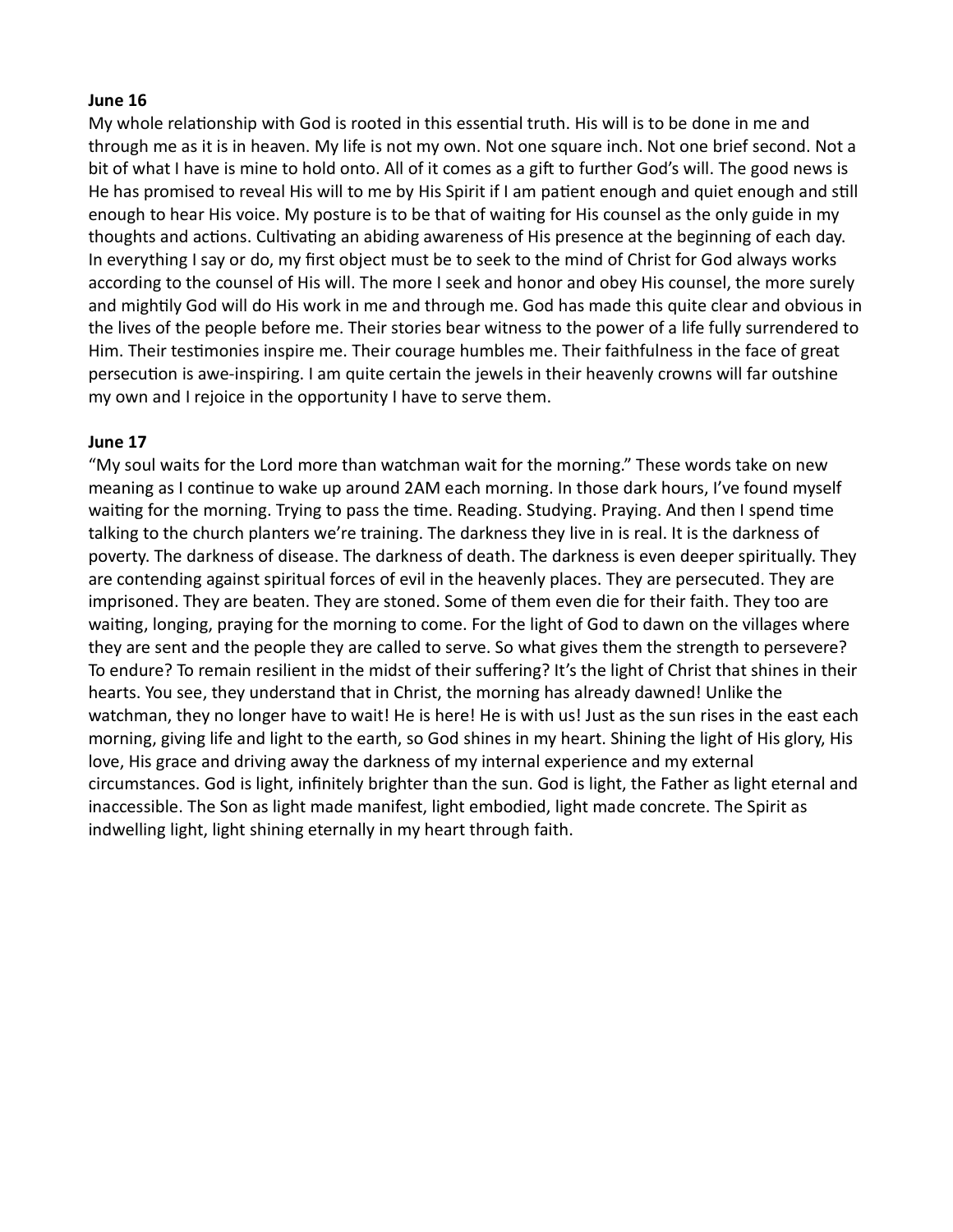Flying over the North Atlantic on my way home. It's early in the morning where I am going. It's almost noonday where I've been for the past three weeks. As I spend time with Jesus, I am reminded He stands outside of time. Time is His creation and under His control. So no matter what time it may be, He is always available to spend time with me. Here are His words for me today...

Human beings are creatures of irreducible complexity. Made in the very image of an infinite God, there is a depth to them that cannot be plumbed except by the Spirit. Their passions are fierce. Their desires seem endless. Their capabilities great. Especially when they join together for common cause. Sometimes those causes are godly and the good they accomplish is awe-inspiring. Sometimes those causes are sinful and the trauma that results is devastating. We are eternal beings trapped in a ruined, temporal world of our own making. Forever trying to avoid the divine responsibilities laid upon us by our Creator at the dawn of time. Called to live in harmony, we choose alienation. Called to live in peace, we choose conflict. Called to live in grace, we choose condemnation. It's overwhelming when I stop to think about the magnitude of it all. It's especially discouraging when I become aware of how deep these same, sinful dynamics run in my own heart. So what does it mean for me to turn from my sin and follow Christ in the midst of all the brokenness? It's to be still in God's presence. It's to be silent before Him. It's to wait on Him in prayer for this world is ultimately His to save. The people I love are ultimately His to save. The people I am tempted to hate are ultimately His to save. I myself am ultimately His to save. The problems of this world and the problems of my life are ultimately His to solve. Rather than spend my energy in fruitless pursuits, endless arguments, lashing out in a prophetic rage, relentlessly pursuing self-discipline; it is far better to spend such time on my knees. Surrendering my heart and my life to Him. Interceding for saints and sinners. Friends and enemies. Lovers and haters. Allies and opponents. All are beloved by God. All are made in His image. Not a single one broken beyond His repair.

### June 20 2021

Took my first sips of Harar coffee early this morning and prayed for the 743 church planters I had the privilege of meeting over the past three weeks. Also thinking about the privilege it is for me to serve my own church family here at PEPC. The promises of God know no national boundaries. They are not limited to borders or certain geographical barriers. The same God who accomplishes the impossible through church planters in South Sudan, Uganda, and Ethiopia can accomplish the impossible through ordinary people living in Parker, CO. Can't wait to worship the God of the impossible alongside you this morning! If you don't have a church to call home, I hope you'll join us! 8:30 and 10:30! See you there! June 21 2021

Jet lag creates wonderful opportunities to meet with Jesus. The house is quiet. It's dark outside. No one else is up. SƟllness. Silence. Solitude. I can hear the whispers of God's voice…

The same God who is at work among my dear brothers and sisters in Africa is at work in my life, my church, my city. The same God who works miracles abroad is the same God who desires to work miracles here at home. His promises are as true for me as they are for them. So if I lack boldness or power or authority or passion. If I lack grace or mercy or tenderness or compassion. If I lack energy or zeal or joy or excitement. I must continue to wait on God. I must seek Him for these things. I must ask Him to reveal to me in judgment. Judgment on the sin that so easily entangles. Judgment on the sin that so easily trips me up and robs me of my confidence. Waiting on God is not about self-indulgence. It's object is to let God enter into my life with His holy fire, burning away all the impurities of my soul. It's to let Christ into my life with His healing love, tenderly filling those spaces left raw by His judgment. It's to let the Spirit into my life to take possession, inspiring and empowering me to live anew.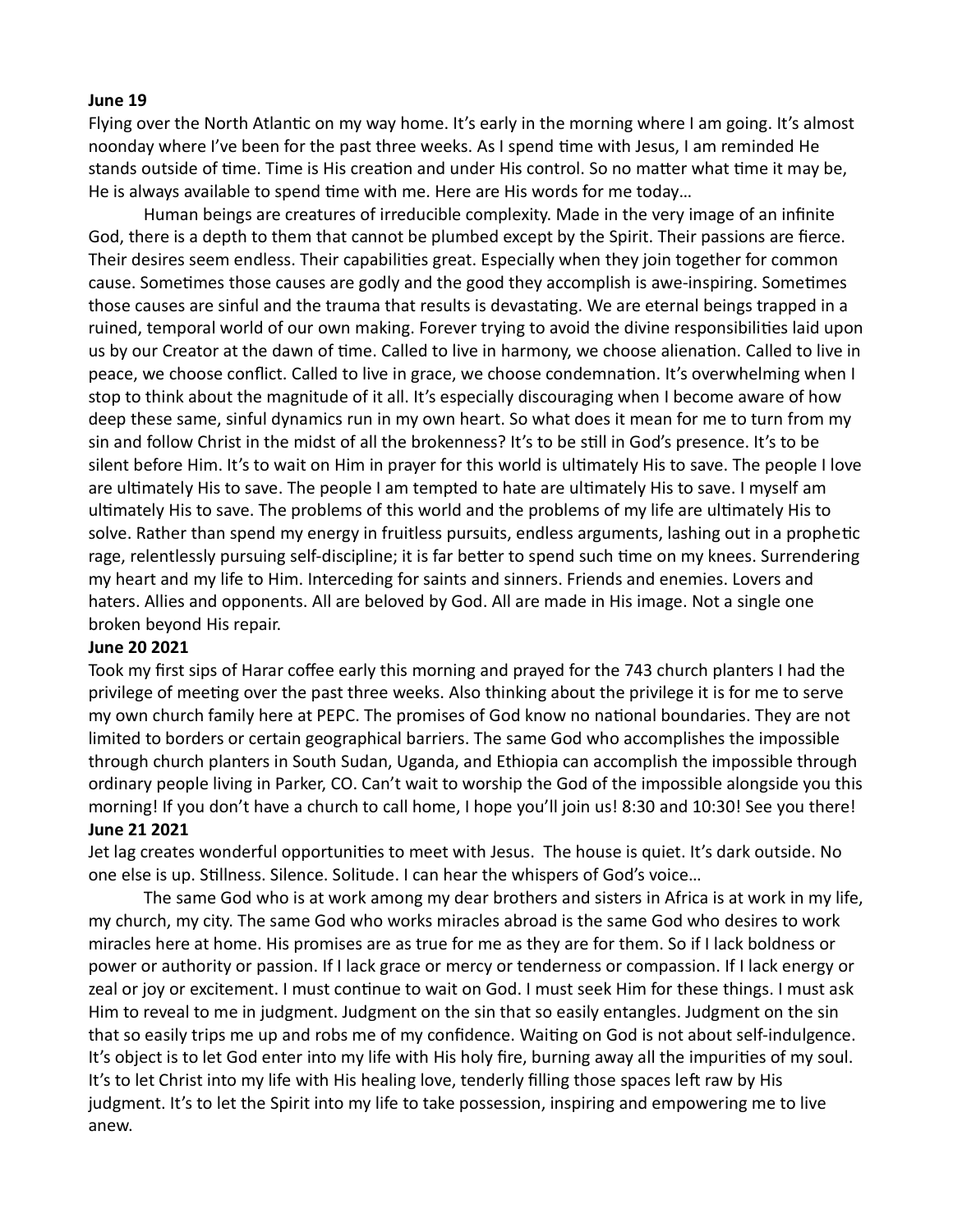### June 22 2021

Waiting on God is not a one way street. Andrew Murray points out that God waits on us more than we wait on Him. I cannot get the image of God waiting patiently on His throne for me His child to come to Him out of my mind. He waits with all the longings of a father's heart. It humbles me. God is so gracious and good to me. He is love and as such, holds in His own heart an unceasing and inexpressible desire to reveal more and more of Himself to me. He longs and delights to bless. He longs to share with me the glorious purposes He has for my life. He is faithfully working to complete what He began in me the day He lifted me up out of the pit and saved me. Every time I come to wait on Him, I find Him ready to meet with me. There is never a moment when His door is closed. Never a moment when He is distracted. Never a moment when I catch Him off guard. I never have to worry about the reception I will receive. Never have to enter His presence ashamed. Never have to hide my face. My Father is safe. My Father is secure. My Father is patient. My Father is gracious. My Father understands. My Father listens. My Father forgives. My Father is faithful. My Father's love is everlasting.

#### June 23 2021

"Why does God wait?" "Why does God delay?" These are some of the questions I brought to Jesus this morning. They lay especially heavy on my heart having just come back from a trip where I was exposed yet again to the great poverty and suffering in our world. Here was His answer…

Doug, you are waiting on me but I am waiting on you. I have entrusted this world and all that is in it into your hands. I have charged my people with the stewardship and care over all I have made. You have all the resources you need to alleviate suffering and put an end to life-threatening poverty. But humanity chooses selfishness. Humanity chooses greed. Humanity chooses oppression and injustice. You are not immune, Doug. You choose these things as well. Following my path requires selfdenial. It requires self-emptying. It requires the relinquishment of all you hold dear so you have nothing left to hold onto but Me. I am enough. I am sufficient. I am love. What am I waiting for? I am waiting for humanity to exhaust herself. I am waiting for humanity to wake up from the nightmare she has created. I am waiting for humanity to finally come to her senses and return to My embrace. I will not gather the fruit until it is ripe. I will not pour out my blessings until she is ready. I wait in love for My beloved to return. Even as I wait, you can trust I am at work. I make my power known in weakness. I reveal my beauty in brokenness. I lift high the lowly and humble in heart. This is what you have seen. This is what you have experienced. And the invitation is always open for you to join Me in making all things new.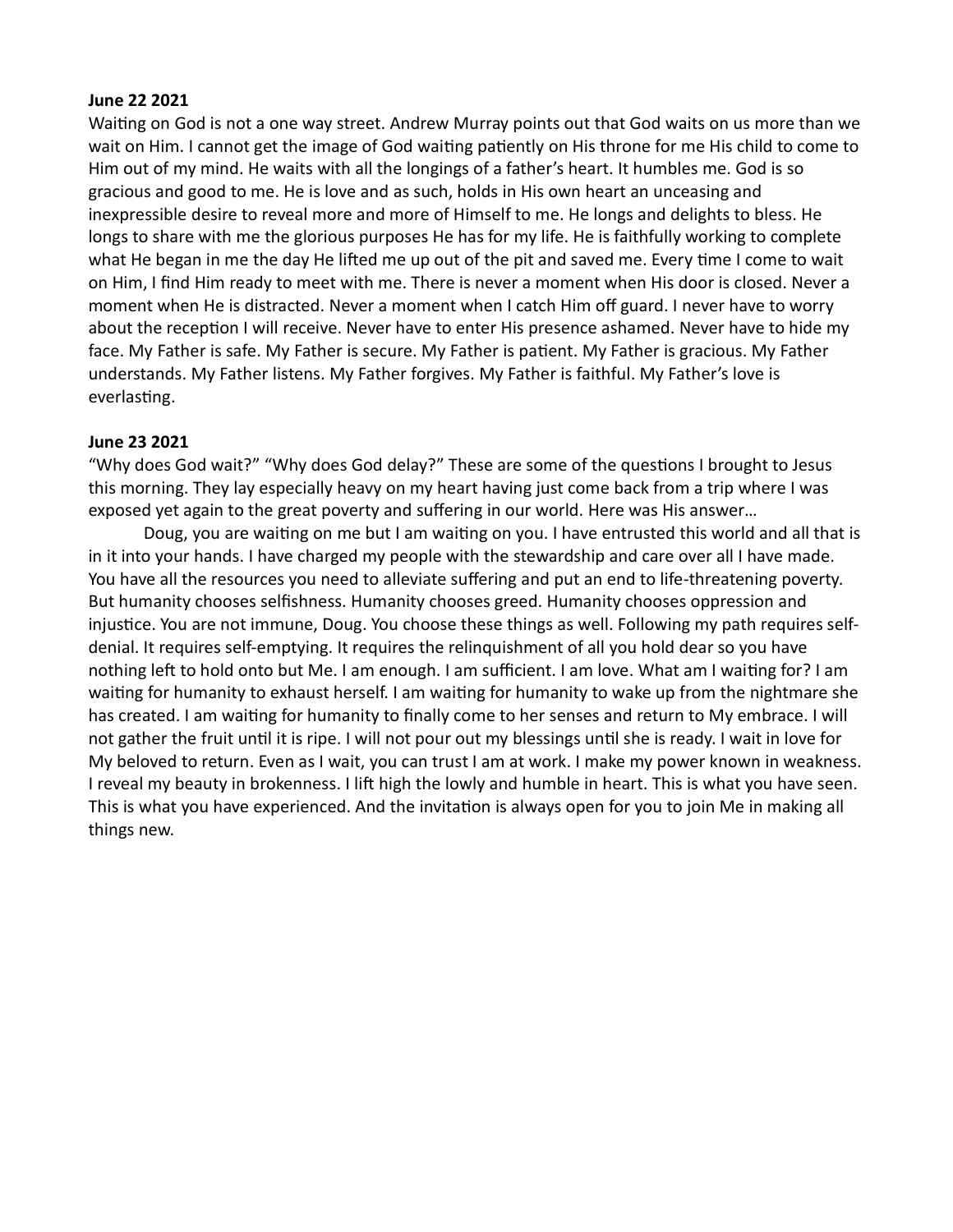#### June 24 2021

As I seek to meet with God each morning, He is faithful to reveal Himself to me which makes my waiting on Him all the sweeter...

"Have you not known? Have you not heard? The Lord is the everlasting God, the Creator of the ends of the earth. He does not faint or grow weary; his understanding is unsearchable." My God is worthy to be waited upon. He is worthy of all my attention. He is worthy of the time I give Him. He is worthy of all the sacrifices I make. He is worthy of my first thoughts. My first steps. My first love. His worth cannot be compared to anything else in my life. Not my marriage. Not my family. Not my work. Not my passions. Not my hobbies. Nothing I spend time on. Nothing I give myself to. Nothing I dedicate my resources to can be compared to Him. He alone is worthy of all honor and glory and praise in my life. The amazing truth that sinks into my soul this morning is that this all-worthy God loves to spend time with me. Loves to give Himself to me. Loves to meet me in my places of deepest need. "He gives power to the faint, and to him who has no might he increases strength. Even youths shall faint and be weary, and young men shall fall exhausted; but they who wait for the Lord shall renew their strength; they shall mount up with wings like eagles; they shall run and not be weary; they shall walk and not faint." The strength the Lord imparts is not my own. The wings on which I soar are not my own. The only way I can run and not grow weary, walk and not faint is if I let God's power be made perfect in my weakness. So today I am praying for God to shatter all my self-confidence. Help me see my weakness and helplessness. Disappoint my hopes and dreams. Push me out of the comfortable nest I have made for myself so that as I fall, I will feel His strong wings spread beneath me. I will feel His everlasting arms around me. I will rest in His ability to carry me through each and every moment of my day.

#### June 25 2021

Sitting in silence and solitude before the Lord each morning reframes my expectations. Reorients my desires. Reorders my priorities. It is not easy. It doesn't feel natural. And yet it is essential if I am to hear the voice of Jesus. Here's what He said to me this morning…

Doug, do not give in to anxiety. Do not give in to fear. Do not give in to impatience. Do you not yet trust me to work my plans out for your life in My own time? I have promised those who wait on Me will never be ashamed. I have promised to bless those who continually rest in My presence and My love. Yes, you are living in difficult days. Yes, the state of world is incredibly sad. There is so much to mourn over and I grieve alongside you for the pain and suffering so many experience. But you can trust in My promises. I am near the broken-hearted and crushed in spirit. I lift up those who fall. I chase down every lost sheep. I welcome every sinner home. I am at work drawing all people to Myself. I am at work drawing all of human history to a close. My Kingdom is nearer today than it was yesterday. Doug, who can measure the difference between the great sun and a little blade of grass? And yet that little blade of grass has all of the sun it can ever need or hold. You are like a blade of grass. You are so little. So fragile. So weak. And yet you have all of Me you could ever need or hold. As you wait on Me, My greatness will meet your littleness in the most wonderful way. So simply open your hands. Open your heart in humility, meekness, and surrender and I will fill your soul.